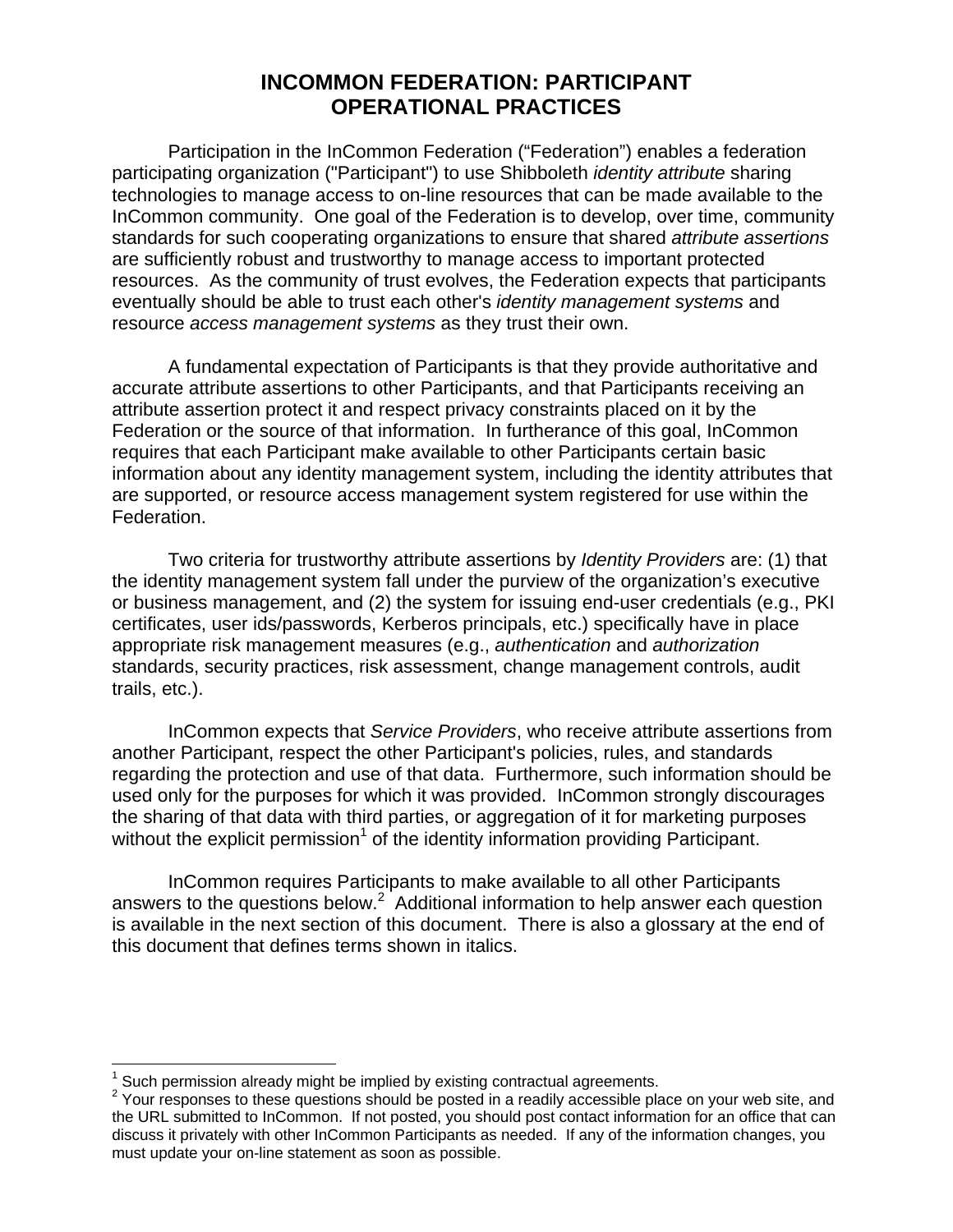#### **1. Federation Participant Information**

1.1 The InCommon Participant Operational Practices information below is for:

InCommon Participant organization name *University of Houston* 

The information below is accurate as of this date *02/01/2014* 

1.2 Identity Management and/or Privacy information

Additional information about the Participant's identity management practices and/or privacy policy regarding personal information can be found on-line at the following location(s).

URL(s) *http://www.uh.edu/infotech/policies/index.php http://www.uh.edu/policies/privacy* 

1.3 Contact information

The following person or office can answer questions about the Participant's identity management system or resource access management policy or practice.

| Name Mary Dickerson                            |                  |  |
|------------------------------------------------|------------------|--|
| Title or role Executive Director, UIT Security |                  |  |
| Email address mdickerson @uh.edu               |                  |  |
| Phone 832-842-4679                             | FAX 713-743-2743 |  |

#### **2. Identity Provider Information**

The most critical responsibility that an Identity Provider Participant has to the Federation is to provide trustworthy and accurate identity assertions. $3$  It is important for a Service Provider to know how your *electronic identity credentials* are issued and how reliable the information associated with a given credential (or person) is.

#### *Community*

*2.1* If you are an Identity Provider, how do you define the set of people who are eligible to receive an *electronic identity*? If exceptions to this definition are allowed, who must approve such an exception?

*A CougarNet ID is automatically assigned to members of the UH community (faculty, students, and staff). Other authorized persons may be granted a CougarNet ID in order to support University functions on a case-by-case basis, and must have a regular employee sponsor who is responsible for the overall supervision of the account usage.* 

 $\overline{a}$  $3$  A general note regarding attributes and recommendations within the Federation is available here: http://www.incommonfederation.org/attributes.html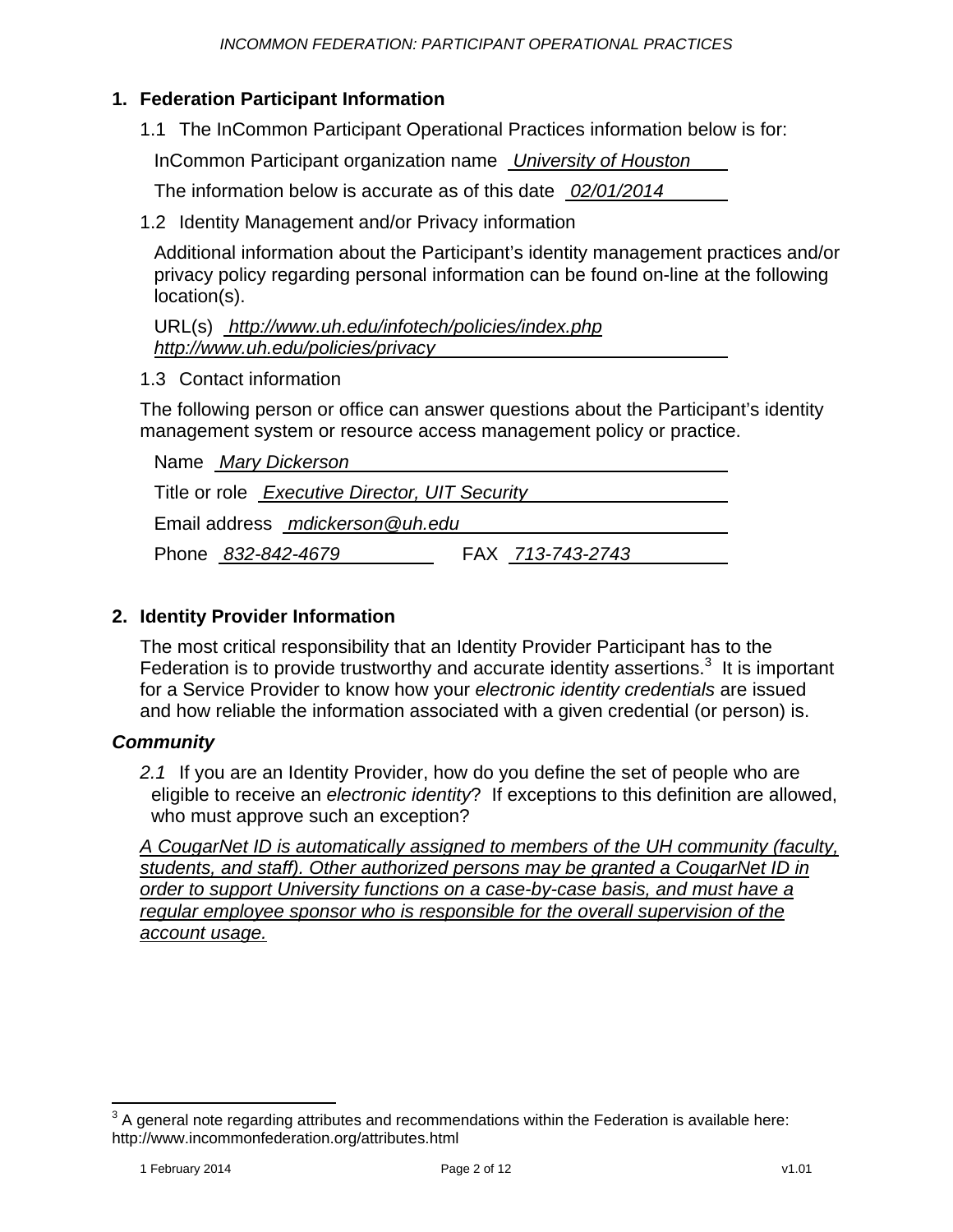2.2 "Member of Community"<sup>4</sup> is an assertion that might be offered to enable access to resources made available to individuals who participate in the primary mission of the university or organization. For example, this assertion might apply to anyone whose affiliation is "current student, faculty, or staff."

What subset of persons registered in your identity management system would you identify as a "Member of Community" in Shibboleth identity assertions to other InCommon Participants?

## *Current students, faculty, and staff.*

## *Electronic Identity Credentials*

2.3 Please describe in general terms the administrative process used to establish an electronic identity that results in a record for that person being created in your *electronic identity database*? Please identify the office(s) of record for this purpose. For example, "Registrar's Office for students; HR for faculty and staff."

 *A CougarNet ID is automatically generated for a new employee when a departmental administrator records a hiring decision and is approved by the UH Human Resources department. A CougarNet ID is automatically generated by the student information system for a new student upon acceptance and being matriculated by the Admissions Office. Accounts are inactive until the employee attends orientation on their first day of work or the student registers at the beginning of each semester. A CougarNet ID is generated for an authorized outsider as needed upon request of the person who is sponsoring the account.* 

- 2.4 What technologies are used for your electronic identity credentials (e.g., Kerberos, user ID/password, PKI, ...) that are relevant to Federation activities? If more than one type of electronic credential is issued, how is it determined who receives which type? If multiple credentials are linked, how is this managed (e.g., anyone with a Kerberos credential also can acquire a PKI credential) and recorded?
- 2.5 If your electronic identity credentials require the use of a secret password or PIN, and there are circumstances in which that secret would be transmitted across a network without being protected by encryption (i.e., "clear text passwords" are used when accessing campus services), please identify who in your organization can discuss with any other Participant concerns that this might raise for them:

 *There are no campus services that require the use of CougarNet ID credentials which pass credentials across the network in clear text.* 

2.6 If you support a "single sign-on" (SSO) or similar campus-wide system to allow a single user authentication action to serve multiple applications, and you will make use of this to authenticate people for InCommon Service Providers, please describe the key security aspects of your SSO system including whether session

 $\overline{a}$  $4$  "Member" is one possible value for eduPersonAffiliation as defined in the eduPerson schema. It is intended to include faculty, staff, student, and other persons with a basic set of privileges that go with membership in the university community (e.g., library privileges). "Member of Community" could be derived from other values in eduPersonAffiliation or assigned explicitly as "Member" in the electronic identity database. See http://www.educause.edu/eduperson/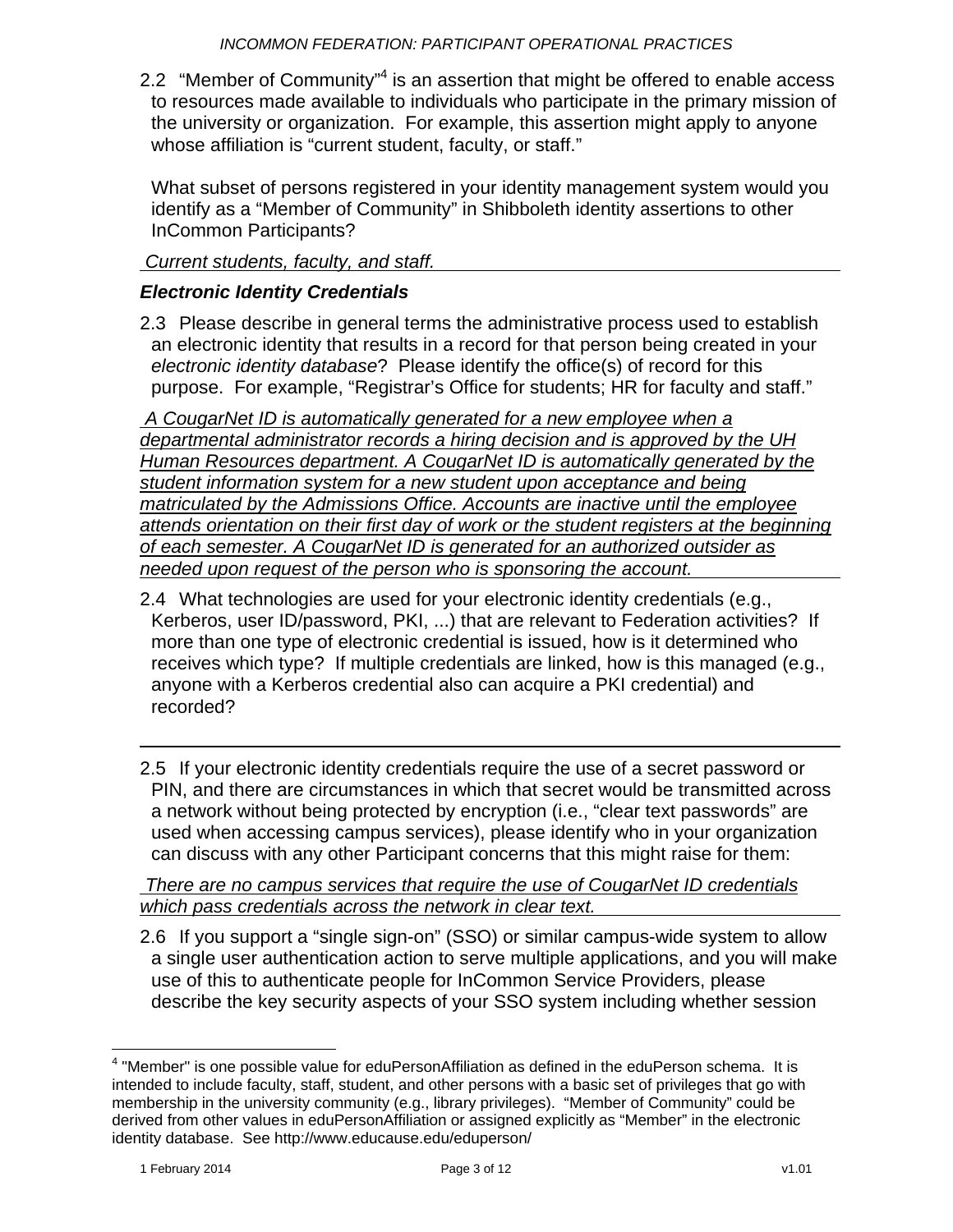timeouts are enforced by the system, whether user-initiated session termination is supported, and how use with "public access sites" is protected.

2.7 Are your primary *electronic identifiers* for people, such as "net ID," eduPersonPrincipalName, or eduPersonTargetedID considered to be unique for all time to the individual to whom they are assigned? If not, what is your policy for reassignment and is there a hiatus between such reuse?

*CougarNet IDs are unique, but may be reused in the future following an appropriate time of previous deactivation. Appropriate Roles are re-issued upon reuse of a CougerNet ID.* 

#### *Electronic Identity Database*

2.8 How is information in your electronic identity database acquired and updated? Are specific offices designated by your administration to perform this function? Are individuals allowed to update their own information on-line?

*Users are allowed to update some personal information including, email addresses, mobile phone numbers, etc. Other changes must be reviewed and updates made by authorized personnel.* 

2.9 What information in this database is considered "public information" and would be provided to any interested party?

*For employees, information in official personnel files that is not deemed confidential by law. Student names and email addresses, and other information deemed to be public information under FERPA.* 

#### *Uses of Your Electronic Identity Credential System*

2.10 Please identify typical classes of applications for which your electronic identity credentials are used within your own organization.

*Most enterprise centrally-managed client server and web based applications and a significant fraction of departmentally-managed applications, as well as a number of both centrally and departmentally managed workstations on campus use CougarNet IDs for authentication. CougarNet IDs are used to authenticate to the primary student systems, financial systems, purchasing systems, email systems, file services, VPN services, and many smaller, single-point applications.* 

#### *Attribute Assertions*

*Attributes* are the information data elements in an attribute assertion you might make to another Federation participant concerning the identity of a person in your identity management system.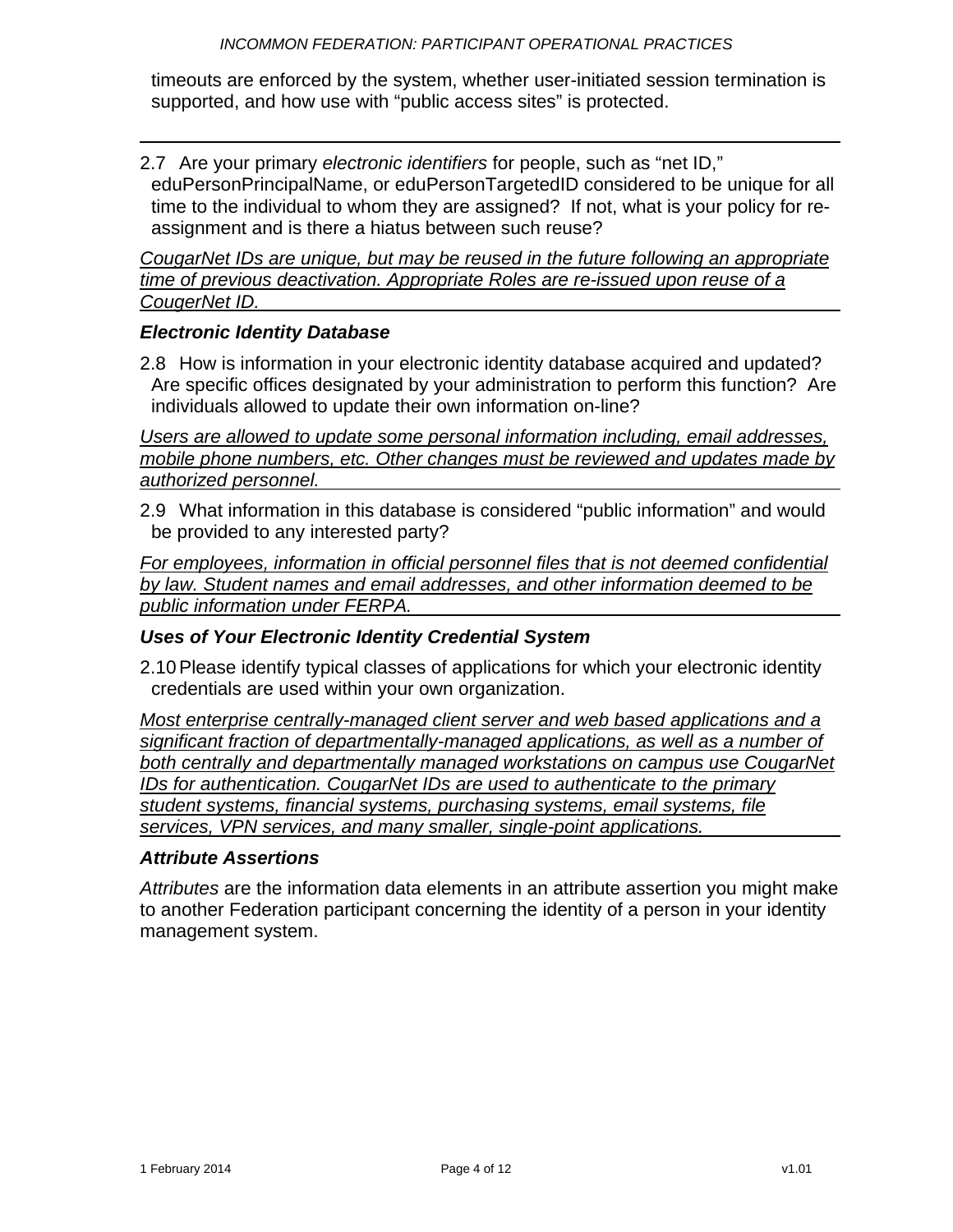- 2.11 Would you consider your attribute assertions to be reliable enough to:
	- [x] control access to on-line information databases licensed to your

organization?

- [ ] be used to purchase goods or services for your organization?
- [ ] enable access to personal information such as student loan status?

# *Privacy Policy*

Federation Participants must respect the legal and organizational privacy constraints on attribute information provided by other Participants and use it only for its intended purposes.

2.12 What restrictions do you place on the use of attribute information that you might provide to other Federation participants?

*Information must be used only for the purpose for which it was requested. Attributes may not be aggregated nor provided to any third party without express permission.* 

2.13 What policies govern the use of attribute information that you might release to other Federation participants? For example, is some information subject to FERPA or HIPAA restrictions?

*FERPA, HIPAA, GLBA, Texas Administrative Code, and specific University policies.* 

## **3. Service Provider Information**

Service Providers are trusted to ask for only the information necessary to make an appropriate access control decision, and to not misuse information provided to them by Identity Providers. Service Providers must describe the basis on which access to resources is managed and their practices with respect to attribute information they receive from other Participants.

- 3.1 What attribute information about an individual do you require in order to manage access to resources you make available to other Participants? Describe separately for each service ProviderID that you have registered.
- 3.2 What use do you make of attribute information that you receive in addition to basic access control decisions? For example, do you aggregate session access records or records of specific information accessed based on attribute information, or make attribute information available to partner organizations, etc.?

3.3 What human and technical controls are in place on access to and use of attribute information that might refer to only one specific person (i.e., personally identifiable information)? For example, is this information encrypted?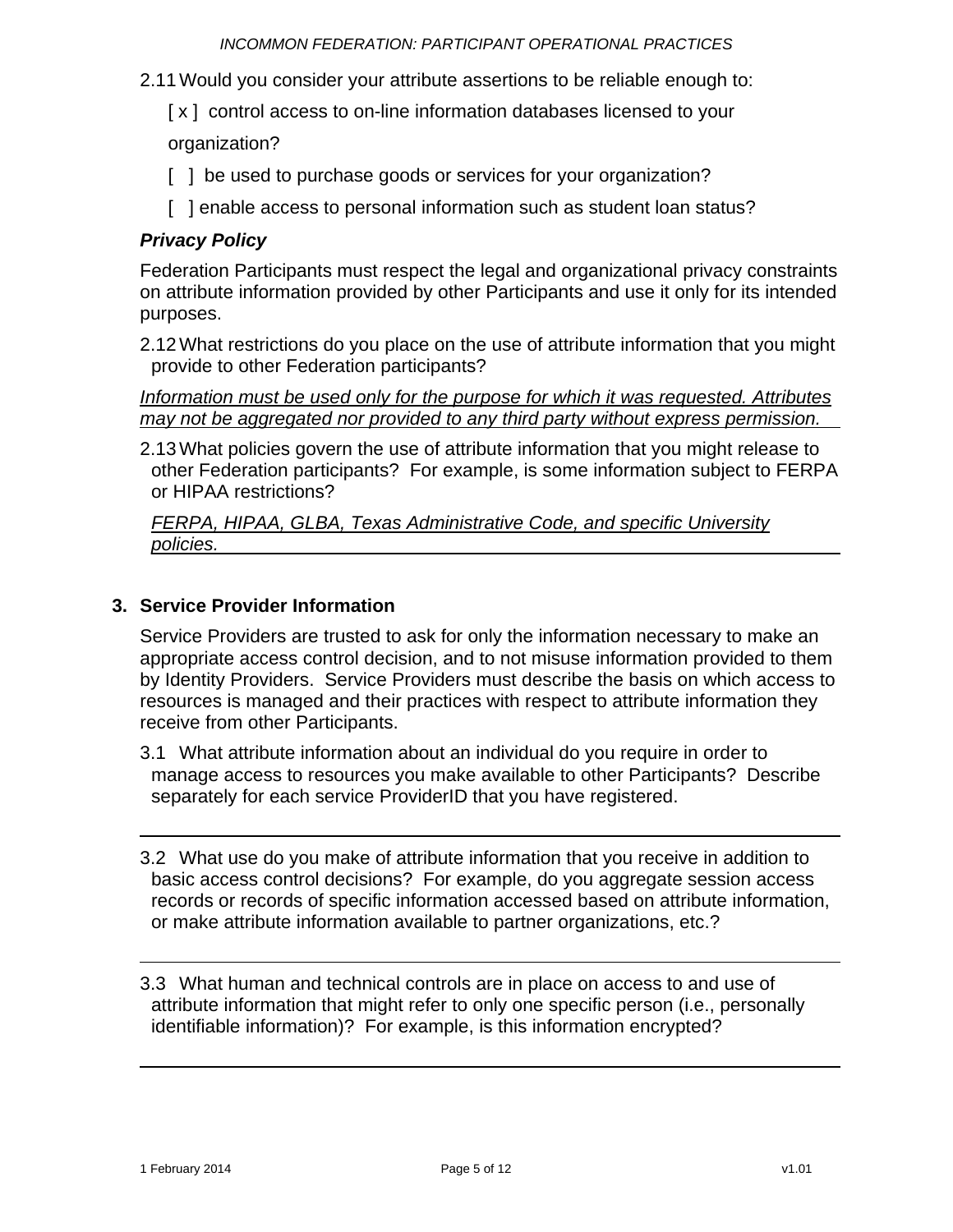- 3.4 Describe the human and technical controls that are in place on the management of super-user and other privileged accounts that might have the authority to grant access to personally identifiable information?
- 3.5 If personally identifiable information is compromised, what actions do you take to notify potentially affected individuals?

## **4. Other Information**

4.1 Technical Standards, Versions and Interoperability

Identify the version of Internet2 Shibboleth code release that you are using or, if not using the standard Shibboleth code, what version(s) of the SAML and SOAP and any other relevant standards you have implemented for this purpose.

*Shibboleth IdP v 2.4.0* 

4.2 Other Considerations

Are there any other considerations or information that you wish to make known to other Federation participants with whom you might interoperate? For example, are there concerns about the use of clear text passwords or responsibilities in case of a security breach involving identity information you may have provided?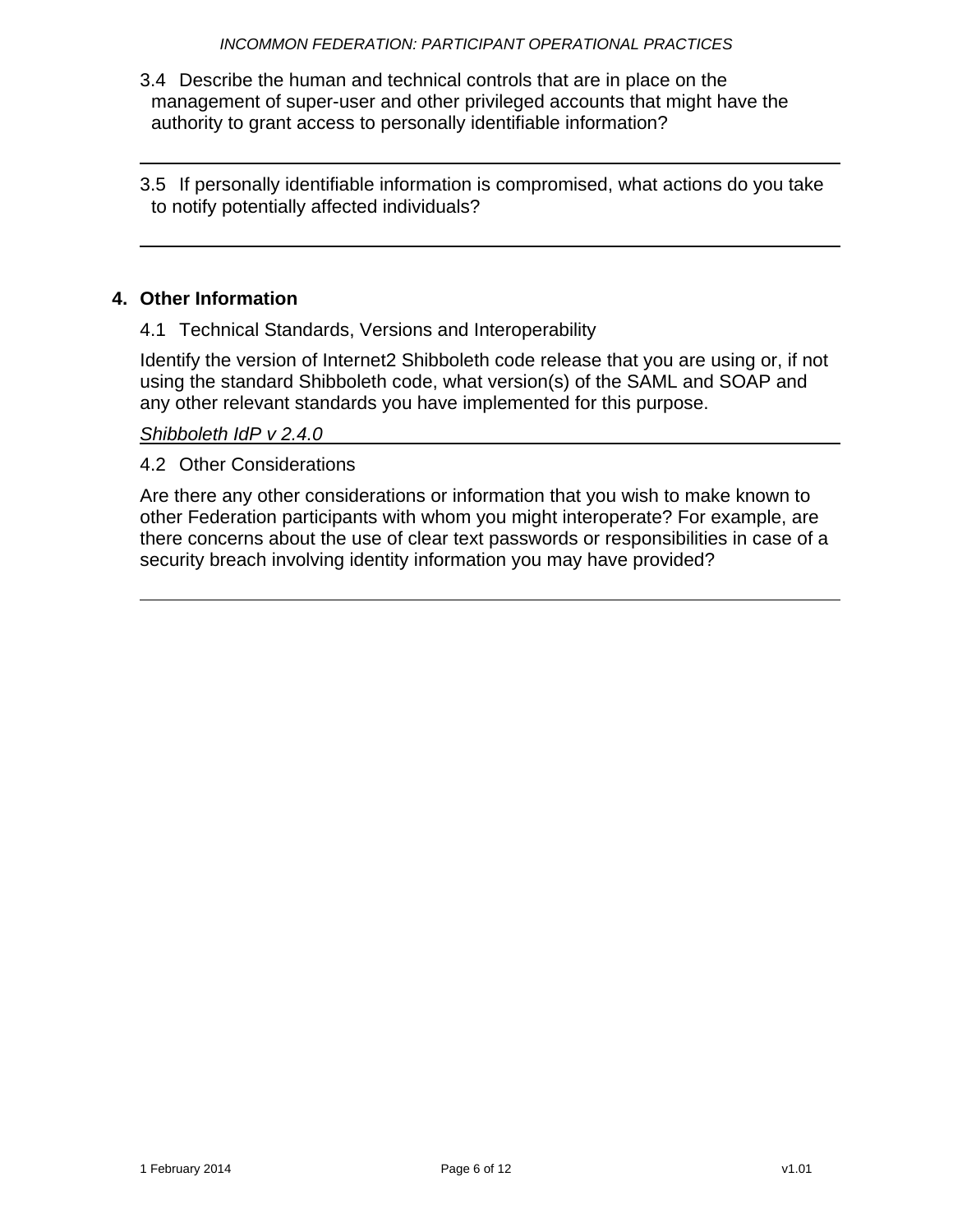# **Additional Notes and Details on the Operational Practices Questions**

As a community of organizations willing to manage access to on-line resources cooperatively, and often without formal contracts in the case of non-commercial resources, it is essential that each Participant have a good understanding of the *identity* and resource management practices implemented by other Participants. The purpose of the questions above is to establish a base level of common understanding by making this information available for other Participants to evaluate.

In answering these questions, please consider what you would want to know about your own operations if you were another Participant deciding what level of trust to place in interactions with your on-line systems. For example:

- What would you need to know about an *Identity Provider* in order to make an informed decision whether to accept its *assertions* to manage access to your online resources or applications?
- What would you need to know about a *Service Provider* in order to feel confident providing it information that it might not otherwise be able to have?

It also might help to consider how *identity management systems* within a single institution could be used.

- What might your central campus IT organization, as a *Service Provider*, ask of a peer campus *Identity Provider* (e.g., Computer Science Department, central Library, or Medical Center) in order to decide whether to accept its *identity assertions* for access to resources that the IT organization controls?
- What might a campus department ask about the central campus *identity management system* if the department wanted to leverage it for use with its own applications?

The numbered paragraphs below provide additional background to the numbered questions in the main part of this document.

- [1.2] InCommon Participants who manage Identity Providers are strongly encouraged to post on their website the privacy and information security policies that govern their *identity management system*. Participants who manage Service Providers are strongly encouraged to post their policies with respect to use of personally identifying information.
- [1.3] Other InCommon Participants may wish to contact this person or office with further questions about the information you have provided or if they wish to establish a more formal relationship with your organization regarding resource sharing.
- [2] Many organizations have very informal processes for issuing electronic credentials. For example, one campus does this through its student bookstore. A *Service Provider* may be more willing to accept your *assertions* to the extent that this process can be seen as authoritative.
- [2.1] It is important for a *Service Provider* to have some idea of the community whose identities you may represent. This is particularly true for *assertions* such as the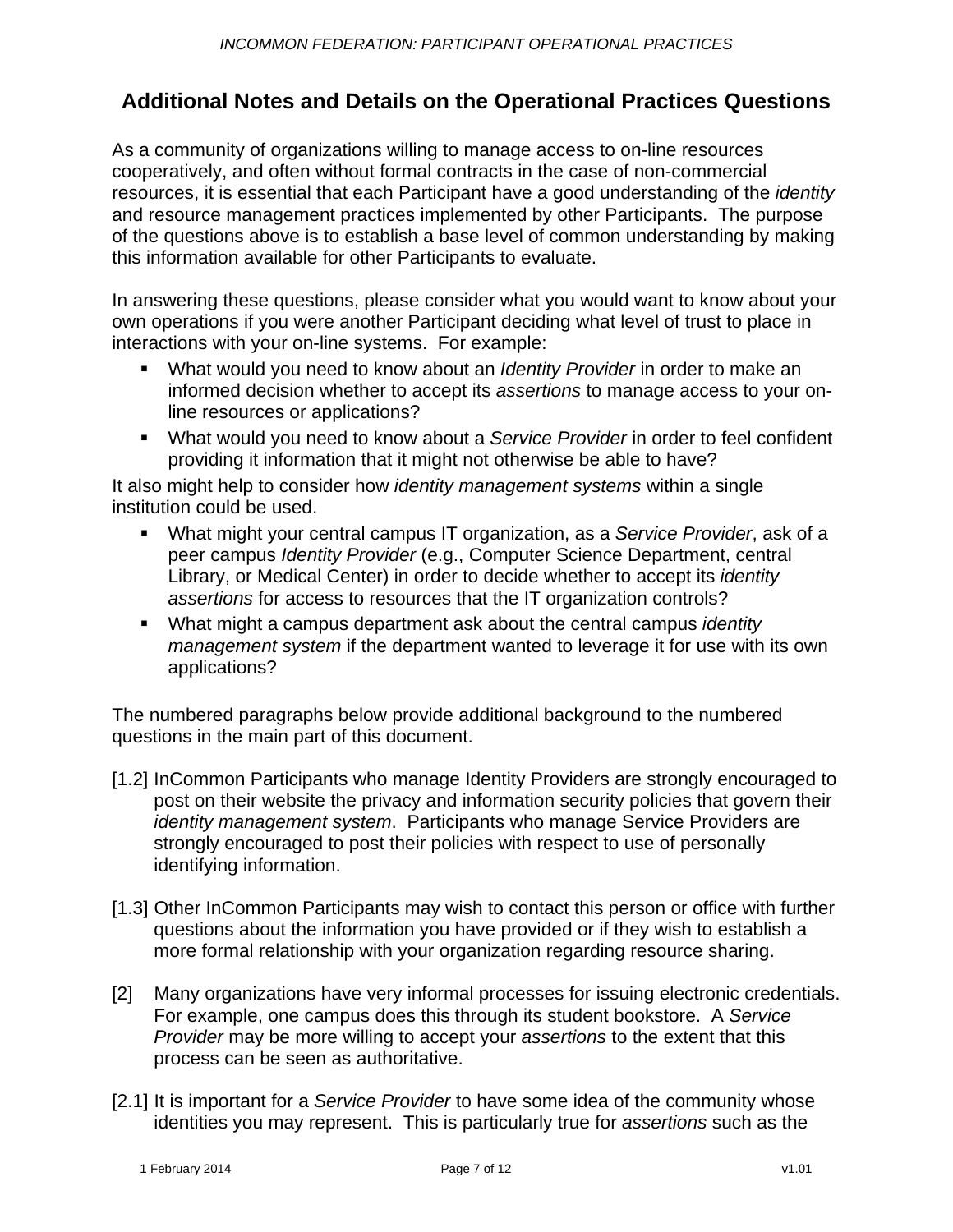eduPerson "Member of Community.". A typical definition might be "Faculty, staff, and active students" but it might also include alumni, prospective students, temporary employees, visiting scholars, etc. In addition, there may be formal or informal mechanisms for making exceptions to this definition, e.g., to accommodate a former student still finishing a thesis or an unpaid volunteer.

 This question asks to whom you, as an *Identity Provider*, will provide electronic credentials. This is typically broadly defined so that the organization can accommodate a wide variety of applications locally. The reason this question is important is to distinguish between the set of people who might have a credential that you issue and the subset of those people who fall within your definition of "Member of Community" for the purpose of InCommon *attribute assertions*.

- [2.2] The *assertion* of "Member of Community" is often good enough for deciding whether to grant access to basic on-line resources such as library-like materials or websites. InCommon encourages participants to use this *assertion* only for "Faculty, Staff, and active Students" but some organizations may have the need to define this differently. InCommon *Service Providers* need to know if this has been defined differently.
- [2.3] For example, if there is a campus recognized office of record that issues such electronic credentials and that office makes use of strong, reliable technology and good database management practices, those factors might indicate highly reliable credentials and hence trustworthy *identity assertions*.
- [2.4] Different technologies carry different inherent risks. For example, a userID and password can be shared or "stolen" rather easily. A PKI credential or SecureID card is much harder to share or steal. For practical reasons, some campuses use one technology for student credentials and another for faculty and staff. In some cases, sensitive applications will warrant stronger and/or secondary credentials.
- [2.5] Sending passwords in "clear text" is a significant risk, and all InCommon Participants are strongly encouraged to eliminate any such practice. Unfortunately this may be difficult, particularly with legacy applications. For example, gaining access to a centralized calendar application via a wireless data connection while you are attending a conference might reveal your password to many others at that conference. If this is also your campus credential password, it could be used by another person to impersonate you to InCommon Participants.
- [2.6] "Single sign-on" (SSO) is a method that allows a user to unlock his or her *electronic identity credential* once and then use it for access to a variety of resources and applications for some period of time. This avoids people having to remember many different identifiers and passwords or to continually log into and out of systems. However, it also may weaken the link between an *electronic identity* and the actual person to whom it refers if someone else might be able to use the same computer and assume the former user's *identity*. If there is no limit on the duration of a SSO session, a Federation *Service Provider* may be concerned about the validity of any *identity assertions* you might make. Therefore it is important to ask about your use of SSO technologies.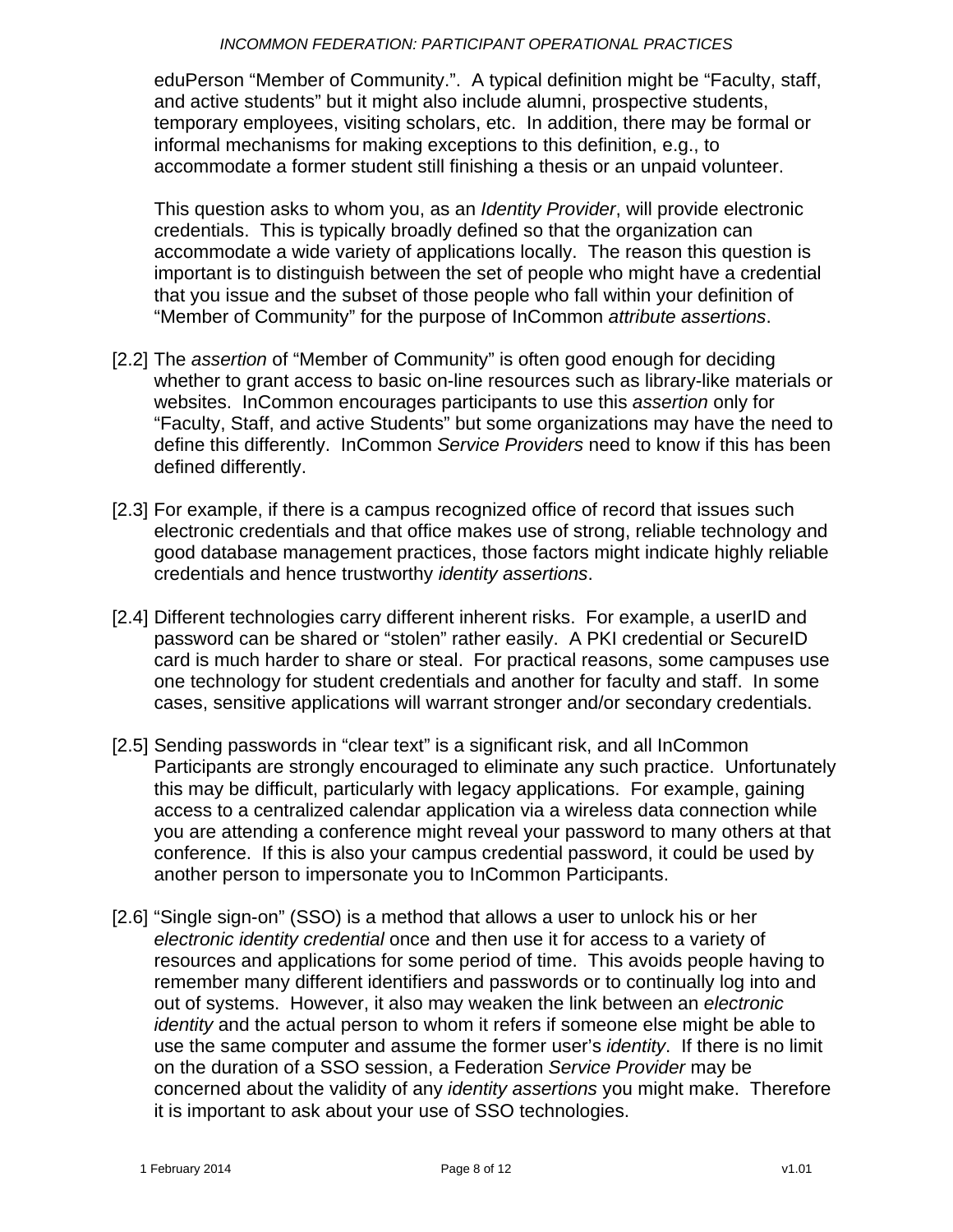- [2.7] In some *identity management systems*, primary identifiers for people might be reused, particularly if they contain common names, e.g. Jim Smith@MYU.edu. This can create ambiguity if a *Service Provider* requires this primary identifier to manage access to resources for that person.
- [2.8] Security of the database that holds information about a person is at least as critical as the *electronic identity credentials* that provide the links to records in that database. Appropriate security for the database, as well as management and audit trails of changes made to that database, and management of access to that database information are important.
- [2.9] Many organizations will make available to anyone certain, limited "public information." Other information may be given only to internal organization users or applications, or may require permission from the subject under FERPA or HIPAA rules. A *Service Provider* may need to know what information you are willing to make available as "public information" and what rules might apply to other information that you might release.
- [2.10] In order to help a *Service Provider* assess how reliable your *identity assertions* may be, it is helpful to know how your organization uses those same assertions. The assumption here is that you are or will use the same *identity management system* for your own applications as you are using for federated purposes.
- [2.11] Your answer to this question indicates the degree of confidence you have in the accuracy of your *identity assertions*.
- [2.12] Even "public information" may be constrained in how it can be used. For example, creating a marketing email list by "harvesting" email addresses from a campus directory web site may be considered illicit use of that information. Please indicate what restrictions you place on information you make available to others.
- [2.13] Please indicate what legal or other external constraints there may be on information you make available to others.
- [3.1] Please identify your access management requirements to help other Participants understand and plan for use of your resource(s). You might also or instead provide contact information for an office or person who could answer inquiries.
- [3.2] As a *Service Provider*, please declare what use(s) you would make of attribute information you receive.
- [3.3] Personally identifying information can be a wide variety of things, not merely a name or credit card number. All information other than large group identity, e.g., "member of community," should be protected while resident on your systems.
- [3.4] Certain functional positions can have extraordinary privileges with respect to information on your systems. What oversight means are in place to ensure incumbents do not misuse such privileges?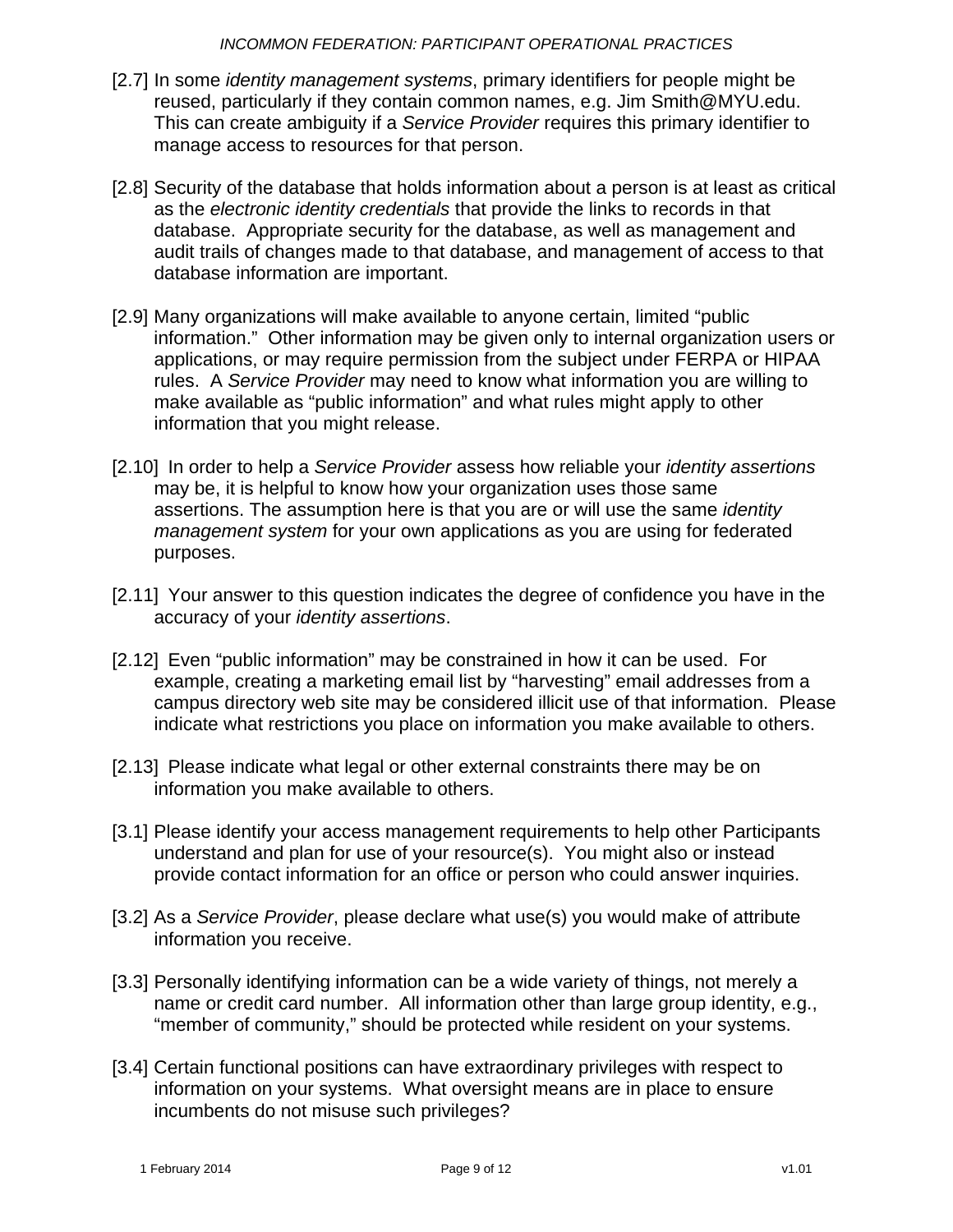#### *INCOMMON FEDERATION: PARTICIPANT OPERATIONAL PRACTICES*

- [3.5] Occasionally protections break down and information is compromised. Some states have laws requiring notification of affected individuals. What legal and/or institutional policies govern notification of individuals if information you hold is compromised?
- [4.1] Most InCommon Participants will use Internet2 Shibboleth technology, but this is not required. It may be important for other participants to understand whether you are using other implementations of the technology standards.
- [4.2] As an *Identity Provider*, you may wish to place constraints on the kinds of applications that may make use of your *assertions.* As a *Service Provider*, you may wish to make a statement about how User credentials must be managed. This question is completely open ended and for your use.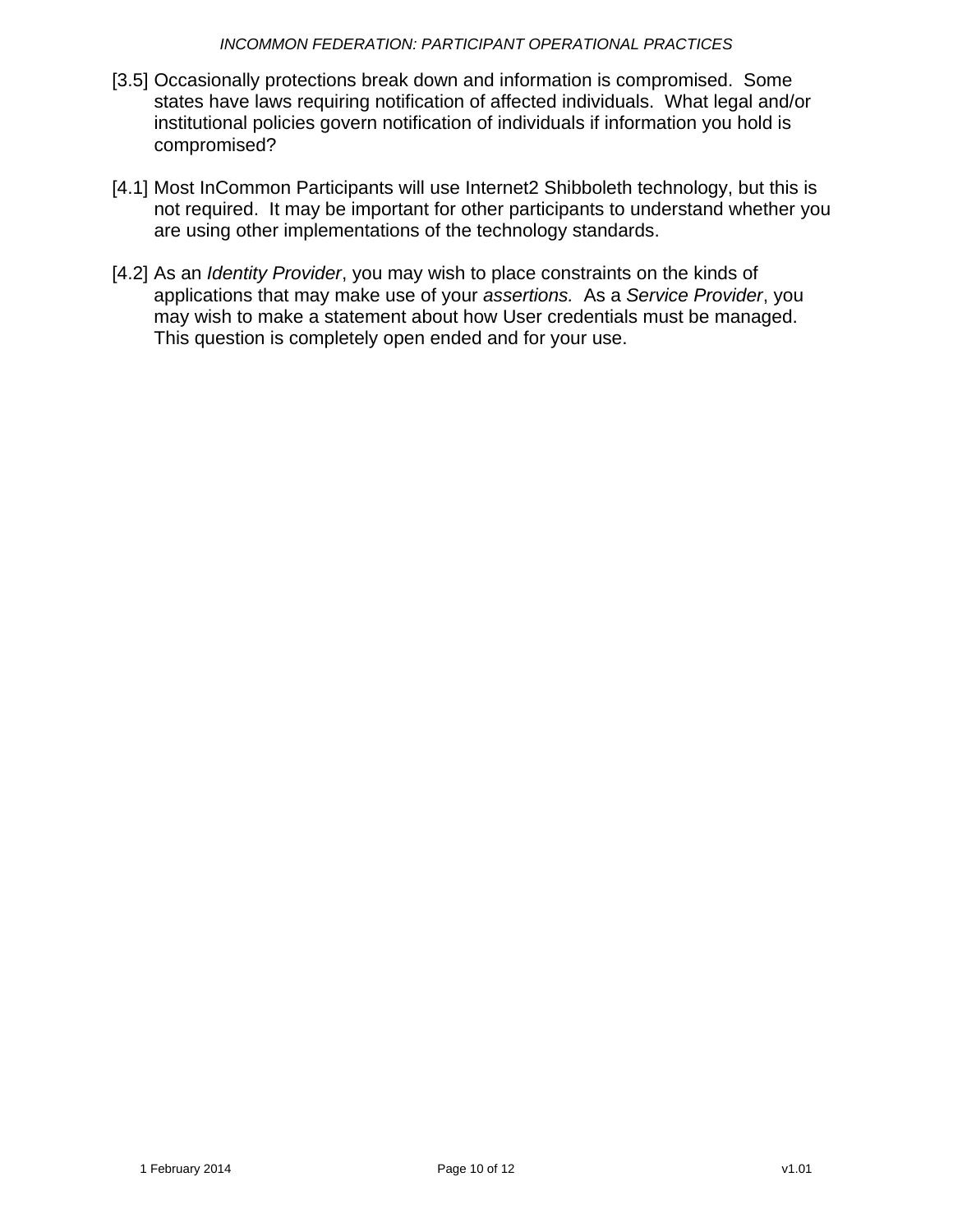# **Glossary**

| access<br>management<br>system       | The collection of systems and or services associated with specific<br>on-line resources and/or services that together derive the decision<br>about whether to allow a given individual to gain access to those<br>resources or make use of those services.                                                                                                                 |
|--------------------------------------|----------------------------------------------------------------------------------------------------------------------------------------------------------------------------------------------------------------------------------------------------------------------------------------------------------------------------------------------------------------------------|
| assertion                            | The <i>identity</i> information provided by an <i>Identity Provider</i> to a Service<br>Provider.                                                                                                                                                                                                                                                                          |
| attribute                            | A single piece of information associated with an electronic identity<br>database record. Some attributes are general; others are personal.<br>Some subset of all attributes defines a unique individual.                                                                                                                                                                   |
| authentication                       | The process by which a person verifies or confirms their association<br>with an electronic identifier. For example, entering a password that<br>is associated with a User ID or account name is assumed to verify<br>that the user is the person to whom the User ID was issued.                                                                                           |
| authorization                        | The process of determining whether a specific person should be<br>allowed to gain access to an application or function, or to make use<br>of a resource. The resource manager then makes the access<br>control decision, which also may take into account other factors such<br>as time of day, location of the user, and/or load on the resource<br>system.               |
| electronic<br>identifier             | A string of characters or structured data that may be used to<br>reference an electronic identity. Examples include an email<br>address, a user account name, a Kerberos principal name, a UC or<br>campus NetID, an employee or student ID, or a PKI certificate.                                                                                                         |
| electronic<br>identity               | A set of information that is maintained about an individual, typically<br>in campus electronic identity databases. May include roles and<br>privileges as well as personal information. The information must be<br>authoritative to the applications for which it will be used.                                                                                            |
| electronic<br>identity<br>credential | An electronic identifier and corresponding personal secret<br>associated with an electronic identity. An electronic identity<br>credential typically is issued to the person who is the subject of the<br>information to enable that person to gain access to applications or<br>other resources that need to control such access.                                         |
| electronic<br>identity database      | A structured collection of information pertaining to a given individual.<br>Sometimes referred to as an "enterprise directory." Typically<br>includes name, address, email address, affiliation, and electronic<br><i>identifier(s).</i> Many technologies can be used to create an <i>identity</i><br>database, for example LDAP or a set of linked relational databases. |